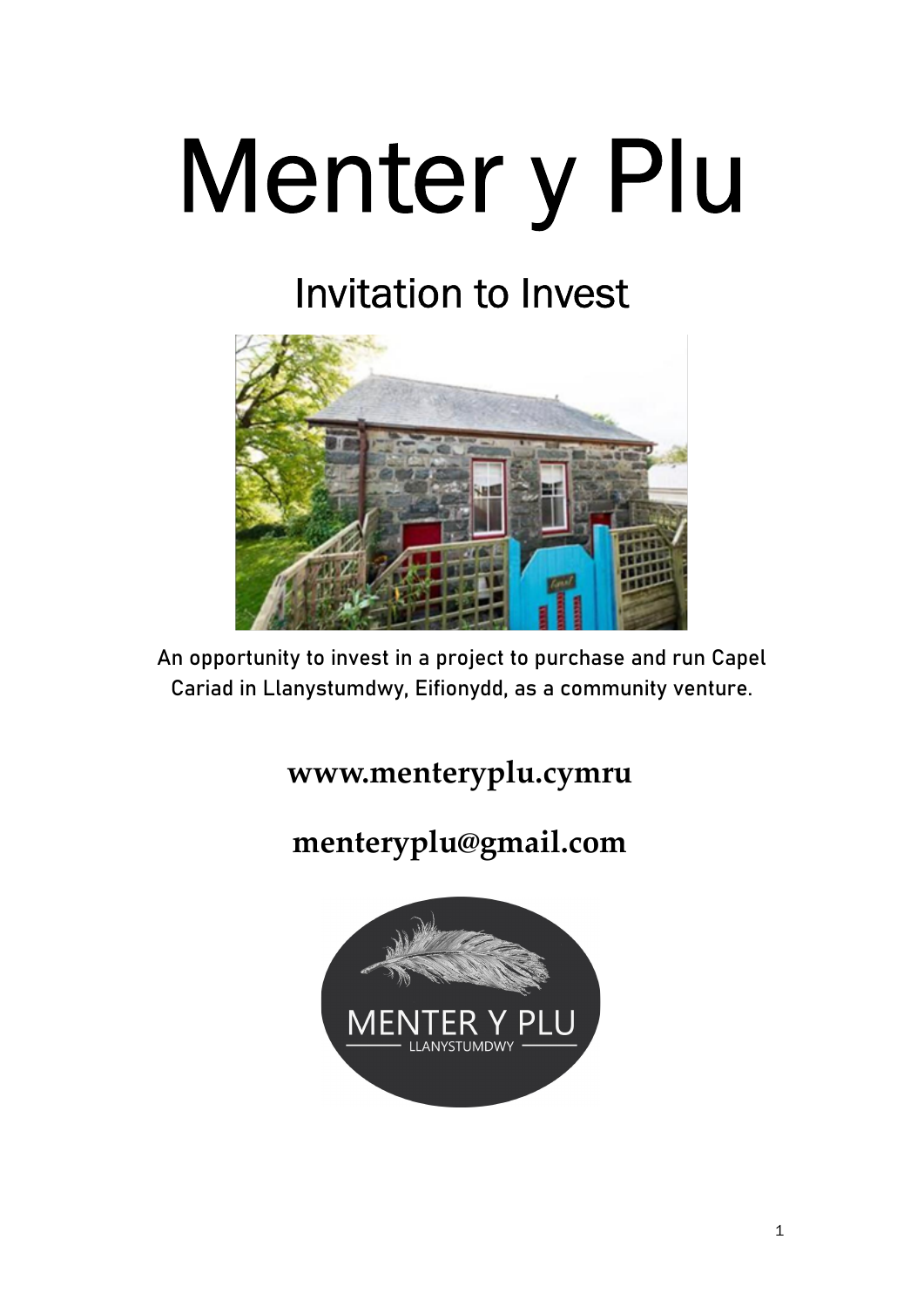### **Contents**

| Summary                        |    |
|--------------------------------|----|
| How does the share offer work? | h. |
| Legal Obligations              |    |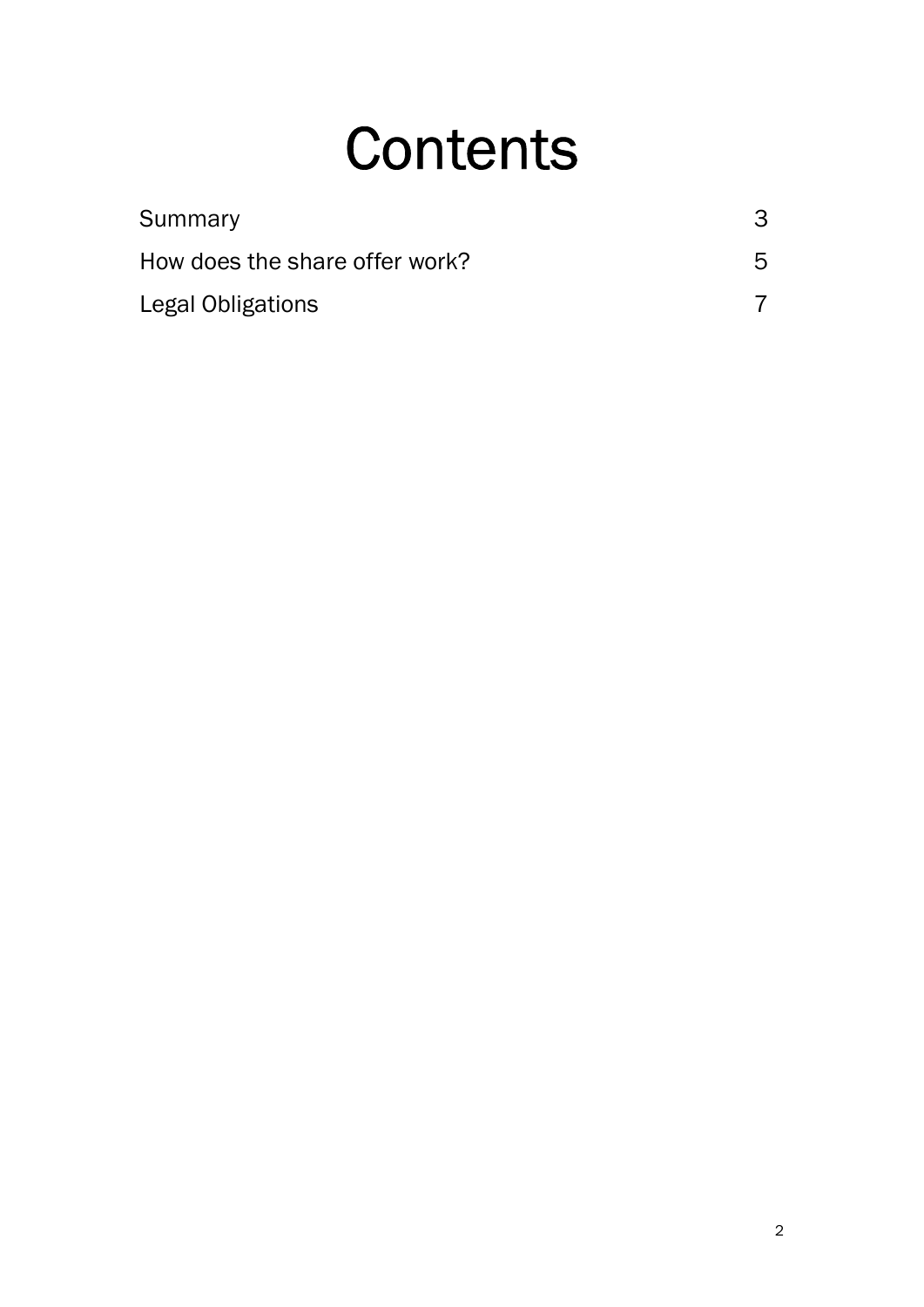### **Summary**

#### **Background**

Folowing a very successful campaign, Menter y Plu purchased Tafarn Y Plu in August 2019 with the support of over 300 shareholders and a WCVA loan. Menter y Plu's aim was to safeguard the future of the pub as an asset for the Llanystumdwy community, including residents, local organisations and visitors to the area. The vision of Menter y Plu was to conserve and develop the building itself and build on the core offer by expanding the services on offer, to include meals, a shop service, community events and to assess opportunities to offer onsite accommodation – for a manager and/or visitors.

Several aspects of the vision have already been delivered and others are ongoing. Nevertheless, 2020 has been challenging for us all due to the impact of the Coronavirus epidemic on our society. Like so many other businesses, Y Plu has been impacted by the pandemic but as a community enterprise, we succeeded to come together and not only ensure that Y Plu itself survives but that we continue to offer a service to the local community (e.g. by offering a shopping service for residents) and to develop plans.

Since purchasing the pub and starting to run the business, Menter y Plu has realised that opportunities must be taken as the arise, as long as that doesn't undermine the viability and sustainability of the pub.

#### Capel Cariad

An opportunity has presented itself recently to purchase Capel Cariad, Llanystumdwy, which is next door to Y Plu and is currently a private holiday accommodation. Menter y Plu is currently weighing up this opportunity, with the view that purchasing Capel Cariad and running it as a successful holiday let, for the benefit of the community, could aid to sustain and increase the income received by Menter y Plu over quieter winter periods.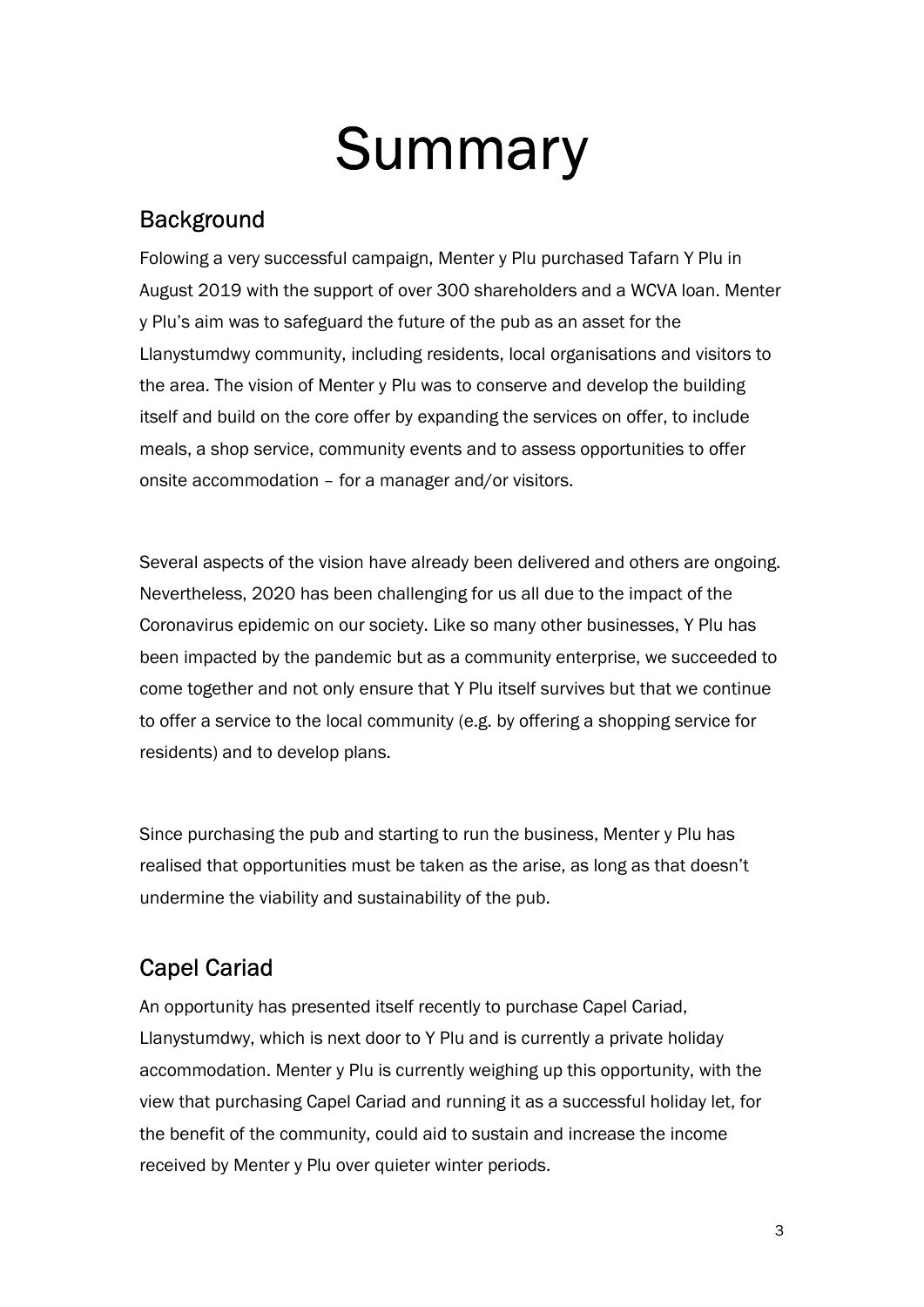#### How much money is needed?

If Menter y Plu was to proceed to purchase Capel Cariad, the purchase would be made through a commercial mortgage. In order to receive such a mortgage, Menter y Plu would be required to raise 30% of the value of Capel Cariad as a deposit, which equates to approximately £62,000. Menter y Plu has £40,000 to invest and the remaining £22,000 would be raised through a share offer.

We are looking raise a minimum of £22,000 through the share offer. Following feedback from our current shareholders and considering the success of our campaign to purchase Tafarn y Plu, we are confident that this is possible.

These shares would be in Menter y Plu rather than Capel Cariad itself. It is usual for any shareholder organisation or company to introduce a new share offer when that organisation or company wishes to raise monies to invest in itself. The more money that is raised through a share offer, the less that will need to be loaned, the less interest that will be paid on the mortgage and the greater the long term profit. A new share offer for the purpose of purchasing Capel Cariad wouldn't endanger the current shares purchased in Menter y Plu. Instead, the aim is to create a new source of income and increase the viability of Menter y Plu and therefore safeguard the value of existing shares.

Menter y Plu's committee has scrutinized the cost of purchasing Capel Cariad and also the revenue of the current business at Capel Cariad and it is believed that the business model is viable, increasing the pub's income which will be of assistance to overcome quieter periods. The committee believes that this is an excellent opportunity to diversify and increase Menter y Plu's income sources, particularly due to Capel Cariad's advantageous location, directly adjacent to Y Plu. It is unlikely that Menter y Plu will receive such a good opportunity again in the near future. The continuing impact of Covid-19 is clearly an important consideration in this decision but as previously said, the committee feels that this is to good an opportunity to miss.

Shareholders can invest a minimum of £100 and maximum of £20,000.

4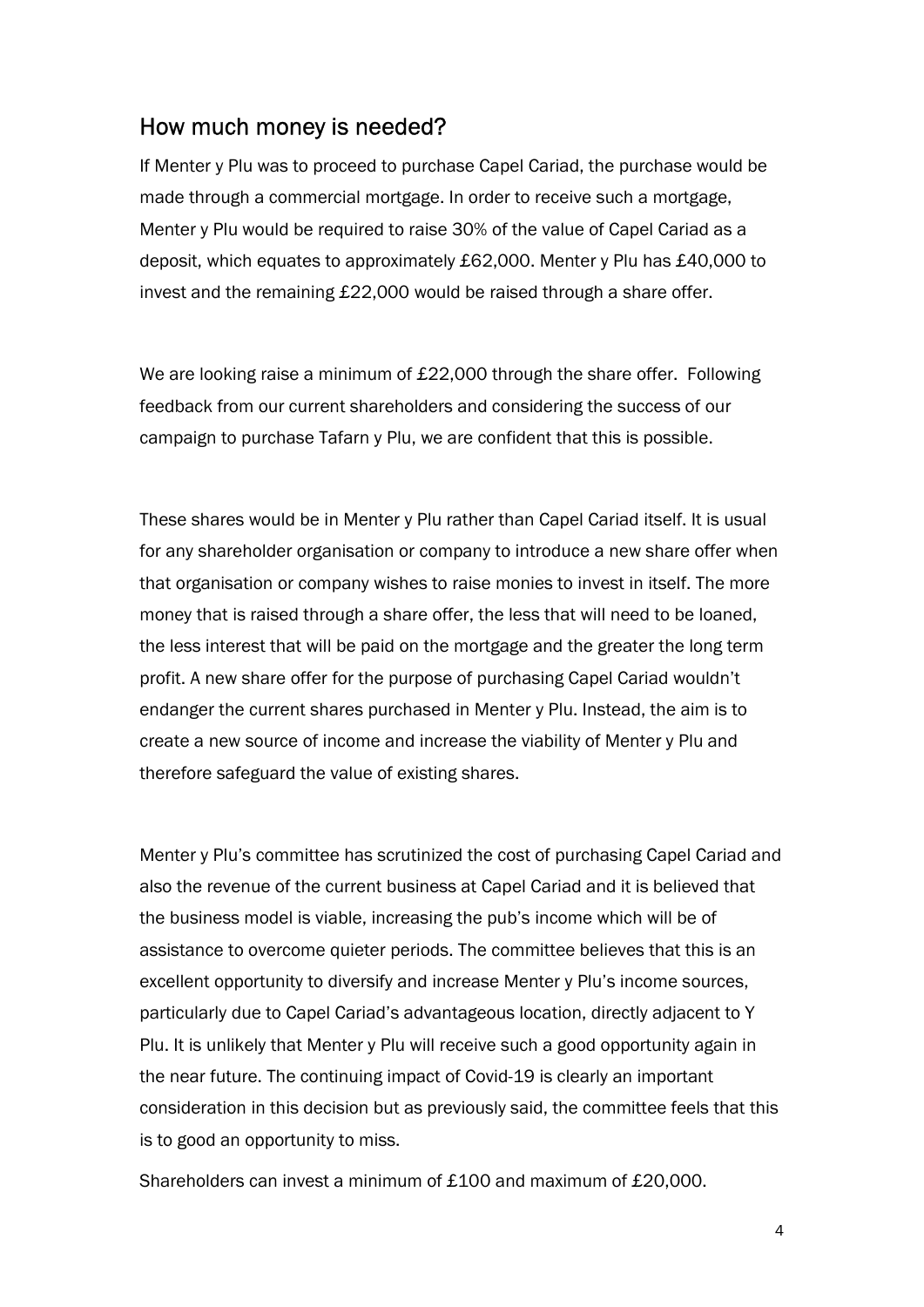### How does the share offer work?

We are asking for a minimum purchase of 100 shares. They cost £1 each.

Regardless of how many shares are bought, each buyer - or group of buyers gets one vote on how things are run at an annual shareholder meeting. If you are buying shares as a group or family, you will need a nominated person to represent the group for tax relief and voting purposes.

There are limits on how much you can invest to prevent the society being dependent on a handful of large investors. Your shares can never be worth more than you paid for them.

We will use the money raised to buy the asset. Any amount raised beyond the price of the building will be spent on renovation, professional fees, and other operational costs. Every pound we raise will assist in purchasing the asset and will also help us apply for grants and funding from organizations like the National Lottery. The more we raise, the more grants we can apply for.

By investing in Menter y Plu Cyf, shareholders will be contributing towards guaranteeing that any profits from a holiday accommodation goes back to the community, and keeping a country pub open. They are also welcome to volunteer with fundraising activities, or the running of the business.

Once our business plan is ready and the share offer is closed, Menter y Plu Cyf. will apply to HMRC to confirm that we are eligible for the social investment tax relief (SITR).

Under the SITR scheme, shareholders could be entitled to a relief on any amount they invest, to be taken off income tax liability for current or previous year. To qualify for SITR, a minimum three-year shareholding applies and shares must be paid for in full at the time of purchase.

The maximum investment is £20,000.

#### What happens if I want to withdraw my shares?

We hope you will want to hold your shares for many years and pass them on to loved ones, but after a minimum period of five years, there is a mechanism whereby the Society can buy back your shares, subject to a few simple conditions, at original face value.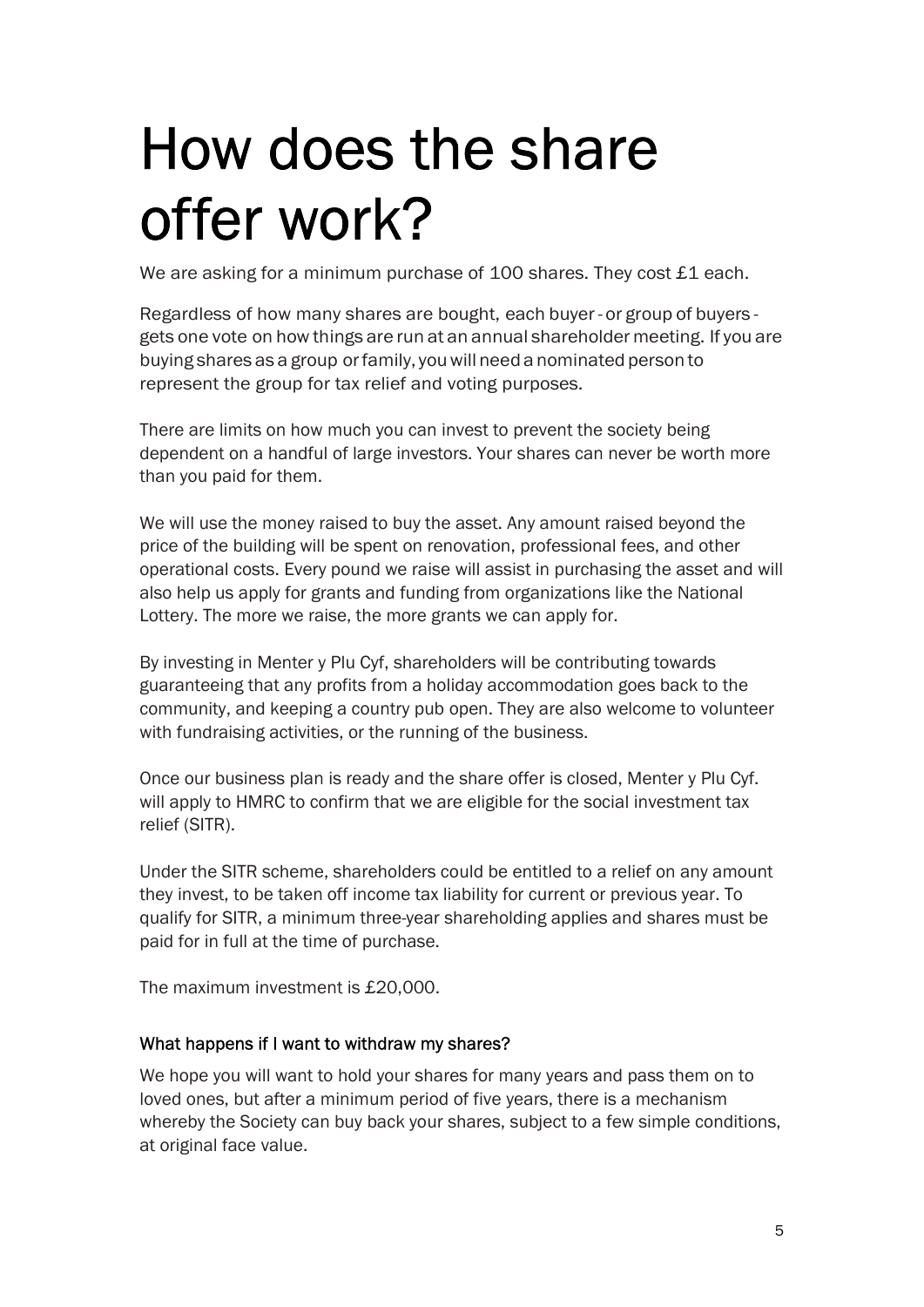In between, all you have to do is wait for your interest payments. Conditions for share capital withdrawal are laid out fully in the 'Legal obligations' section of this document.

#### What return on my money will I get?

Depending on the performance of the business then the committee may decide to pay a small amount of interest on shares. Other Community Benefit Societies pay small community grants from their profits, and this is something Menter y Plu Cyf. would aim to do.

We will also be re-investing in the business and the physical structure, putting value on this community investment for the future.

#### What happens if you do not manage to buy Capel Cariad for the community?

We aim to return 100% of your money to you. However, as with any investment, there is a risk. You should not invest more than you can afford to lose. Your investment is not protected by the Financial Services Compensation Scheme. More information is in the 'Legal obligations' section.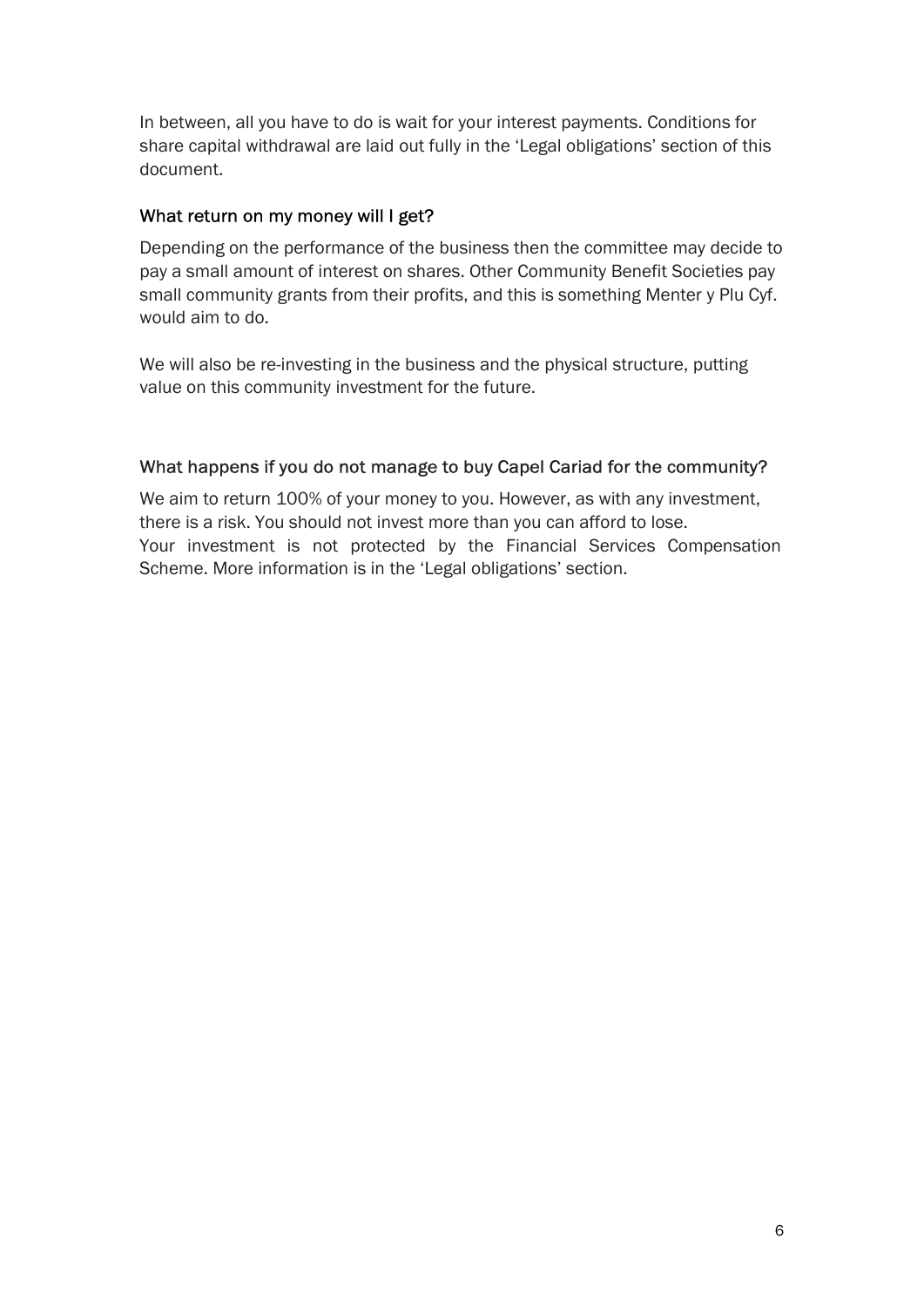## Legal Obligations

We have a legal obligation to be very clear to you how the share process works and a moral obligation to be true to the twin aims of safeguarding Menter y Plu for the community and safeguarding your money.

1) Shares are priced nominally at £1. The minimum shareholding is £100, and the maximum shareholding is £20,000.

2) You can either pay full price for the share during purchase or set up a standing order with your bank to pay monthly for 10 months.

3) Members must be at least 16 years old. An adult can buy shares as a present for a child.

4) Shares are not transferable, except in case of death or bankruptcy. Shares may be withdrawn from the Society after a minimum of five years, subject to terms listed below (see item 9).

5) Nominal share value cannot increase. The value may fall if liabilities exceed assets i.e. if the business fails. (We think this is very unlikely).

6) The committee may decide to pay a small amount of interest on shares depending on the performance of the business.

7) Your personal liability in all circumstances is restricted to the value of your shares.

8) After the minimum five years, you may withdraw your share capital from the Society, provided:

a) notice of three months is given in writing

b) trading surpluses or fresh share capital allow it, financially

c) the board do not block the request for any reason, as they are entitled, legally, to do. (This would be the case, for example, if there was a sudden rush of people wanting to withdraw share capital). The board have a duty always to consider the long-term interests of the Society and the community asset.

d) the yearly share withdrawal does not equal more than 10% of total initial share issue value.